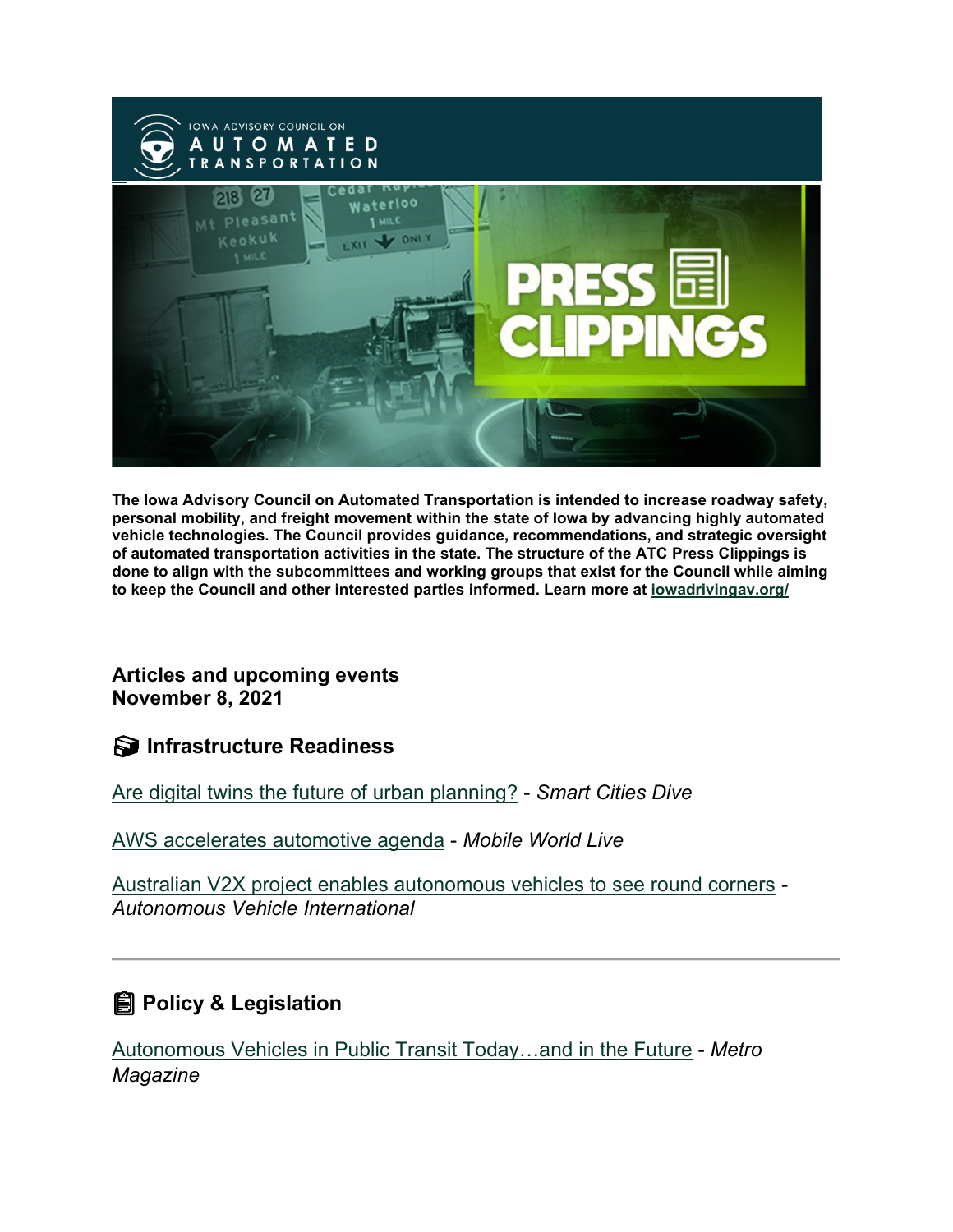[Look Ma, No Hands! Racine Leaders Unveil Driverless Vehicle](https://www.usnews.com/news/best-states/wisconsin/articles/2021-11-01/look-ma-no-hands-racine-leaders-unveil-driverless-vehicle?utm_medium=email&utm_source=govdelivery) - *US News*

[Smart Cities Connect: How Smart Mobility Tech Can Solve Problems for](https://statetechmagazine.com/article/2021/10/smart-cities-connect-how-smart-mobility-tech-can-solve-problems-residents?utm_medium=email&utm_source=govdelivery)  [Residents](https://statetechmagazine.com/article/2021/10/smart-cities-connect-how-smart-mobility-tech-can-solve-problems-residents?utm_medium=email&utm_source=govdelivery) *- State Tech*

#### **Example 2** Economic Development

[Self-driving company Cruise on track for early commercial operations in](https://techcrunch.com/2021/10/27/self-driving-company-cruise-on-track-for-early-commercial-operations-in-2022/?utm_medium=email&utm_source=govdelivery)  [2022](https://techcrunch.com/2021/10/27/self-driving-company-cruise-on-track-for-early-commercial-operations-in-2022/?utm_medium=email&utm_source=govdelivery) - *TechCrunch*

[Let self-driving trucks ease US driver shortage, says Obama's transport](https://www.thenationalnews.com/world/us-news/2021/11/01/let-self-driving-trucks-ease-us-driver-shortage-says-obamas-transport-chief/?utm_medium=email&utm_source=govdelivery)  [chief](https://www.thenationalnews.com/world/us-news/2021/11/01/let-self-driving-trucks-ease-us-driver-shortage-says-obamas-transport-chief/?utm_medium=email&utm_source=govdelivery) - *The National News*

[Driverless delivery company Nuro nabs \\$600M and partners with Google](https://venturebeat.com/2021/11/02/driverless-delivery-company-nuro-nabs-600m-and-partners-with-google/?utm_medium=email&utm_source=govdelivery) *- VentureBeat*

[TuSimple readies autonomous runs to UPS hubs in Florida, North Carolina](https://www.supplychaindive.com/news/TuSimple-UPS-autonomous-uptime/609445/?utm_medium=email&utm_source=govdelivery) *- Supply Chain Dive*

## **Public Safety & Enforcement**

[Audi's Year-Long Deployment of C-V2X Technology in Virginia Shows Real-](https://www.futurecar.com/4971/Audis-Year-Long-Deployment-of-C-V2X-Technology-in-Virginia-Shows-Real-World-Safety-Benefits-for-Drivers-&-Roadside-Workers?utm_medium=email&utm_source=govdelivery)[World Safety Benefits for Drivers & Roadside Workers](https://www.futurecar.com/4971/Audis-Year-Long-Deployment-of-C-V2X-Technology-in-Virginia-Shows-Real-World-Safety-Benefits-for-Drivers-&-Roadside-Workers?utm_medium=email&utm_source=govdelivery) - *Future Car*

[Tesla pulled its latest 'Full Self Driving' beta after testers complained about false](https://www.theverge.com/2021/10/24/22743628/elon-musk-tesla-fsd-beta-10-3-rollback-issues-phantom-fcw?utm_medium=email&utm_source=govdelivery)  [crash warnings and other bugs](https://www.theverge.com/2021/10/24/22743628/elon-musk-tesla-fsd-beta-10-3-rollback-issues-phantom-fcw?utm_medium=email&utm_source=govdelivery) - *The Verge*

[NTSB chair wants Tesla to limit where Autopilot can operate](https://www.pbs.org/newshour/economy/ntsb-chair-wants-tesla-to-limit-where-autopilot-can-operate?utm_medium=email&utm_source=govdelivery) - *PBS*

### **Research, Development, Testing & Evaluation**

[CV app boosts school zone safety, says study](https://www.itsinternational.com/its4/its5/its7/news/cv-app-boosts-school-zone-safety-says-study?utm_medium=email&utm_source=govdelivery) - *ITS International*

[New technology allows smart cars to detect hidden pedestrians and cyclists](https://itwire.com/automotive/new-technology-allows-smart-cars-to-detect-hidden-pedestrians-and-cyclists.html?utm_medium=email&utm_source=govdelivery) - *IT Wire*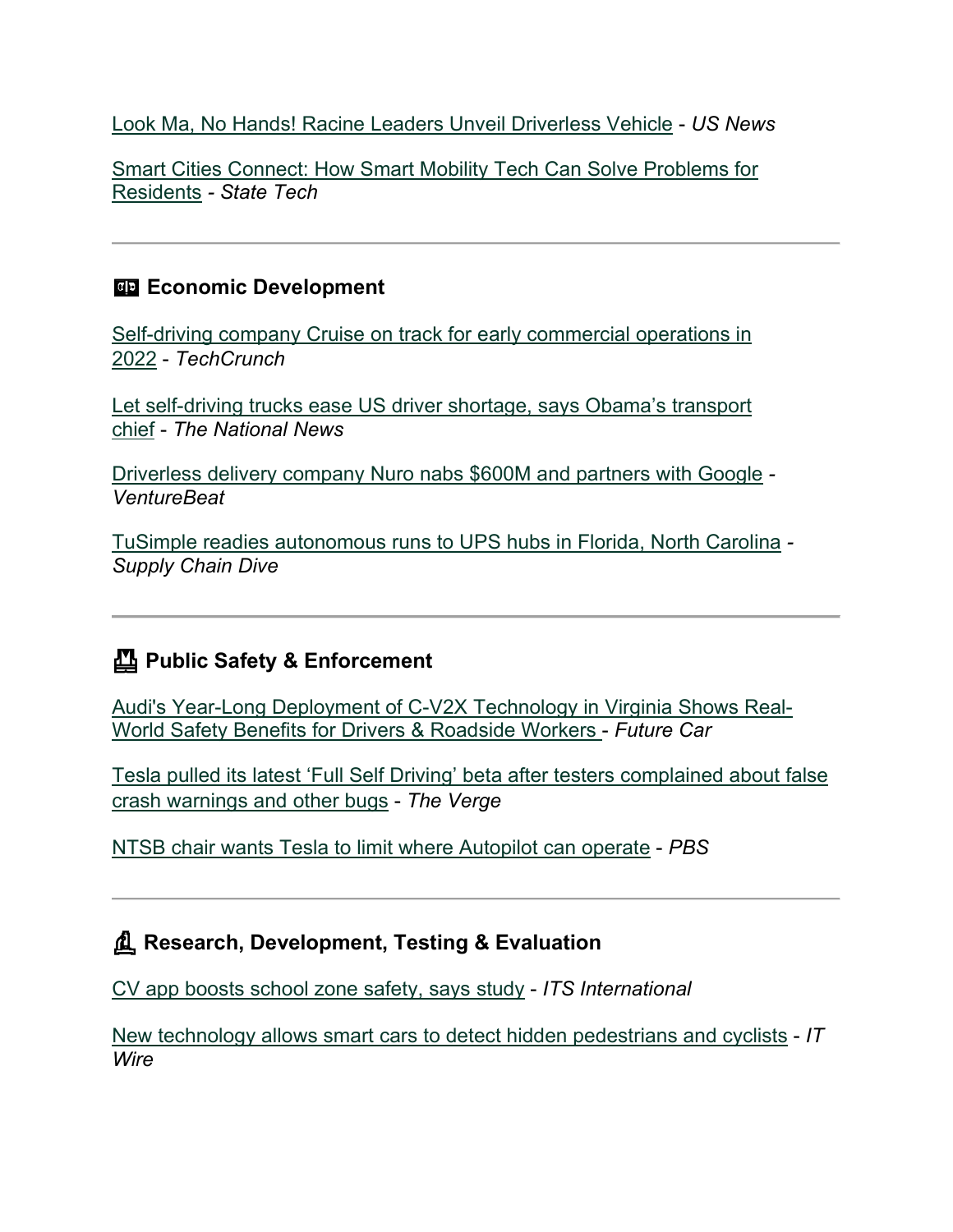[Waymo is bringing its autonomous vehicles to New York City for \(manually](https://www.theverge.com/2021/11/3/22761058/waymo-autonomous-vehicles-nyc-mapping-manual?utm_medium=email&utm_source=govdelivery)  [driven\) mapping](https://www.theverge.com/2021/11/3/22761058/waymo-autonomous-vehicles-nyc-mapping-manual?utm_medium=email&utm_source=govdelivery) *- The Verge*

# **EXED Upcoming Events**

[A Look at Indianapolis's Autonomous Shuttle Pilot](https://pavecampaign.org/event/pave-virtual-panel-a-look-at-indianapoliss-autonomous-shuttle-pilot/?utm_medium=email&utm_source=govdelivery) *Partners for Automated Vehicle Education (PAVE)* Wednesday, November 10 1-1:30 pm CT

#### **Presenters:**

Trey Ingram - Program Manager, Toyota Mobility Foundation Tara Lanigan - Head of Policy, May Mobility Brooke Thomas - Director of Strategic Planning, IndyGo

[Auto Meets Chips: Enablers for Autonomous Driving](https://pavecampaign.org/event/pave-virtual-panel-auto-meets-chips/?utm_medium=email&utm_source=govdelivery) *Partners for Automated Vehicle Education (PAVE)* Wednesday, December 1 1-1:30 pm CT

#### **Presenters:**

Carla Bailo - President & CEO, Center for Automotive Research (CAR) Bettina Weiss - Chief of Staff & Corporate Strategy, SEMI

Infrastructure Readiness Subcommittee Meeting *Iowa Advisory Council on Automated Transportation* Monday, December 13th 1:00 pm - 2:00 pm CT

Policy & Legislation Subcommittee Meeting *Iowa Advisory Council on Automated Transportation* Wednesday, January 19th 1:00 pm - 2:00 pm CT

Public Safety & Enforcement Subcommittee Meeting *Iowa Advisory Council on Automated Transportation* Tuesday, January 25th 1:00 pm - 2:00 pm CT